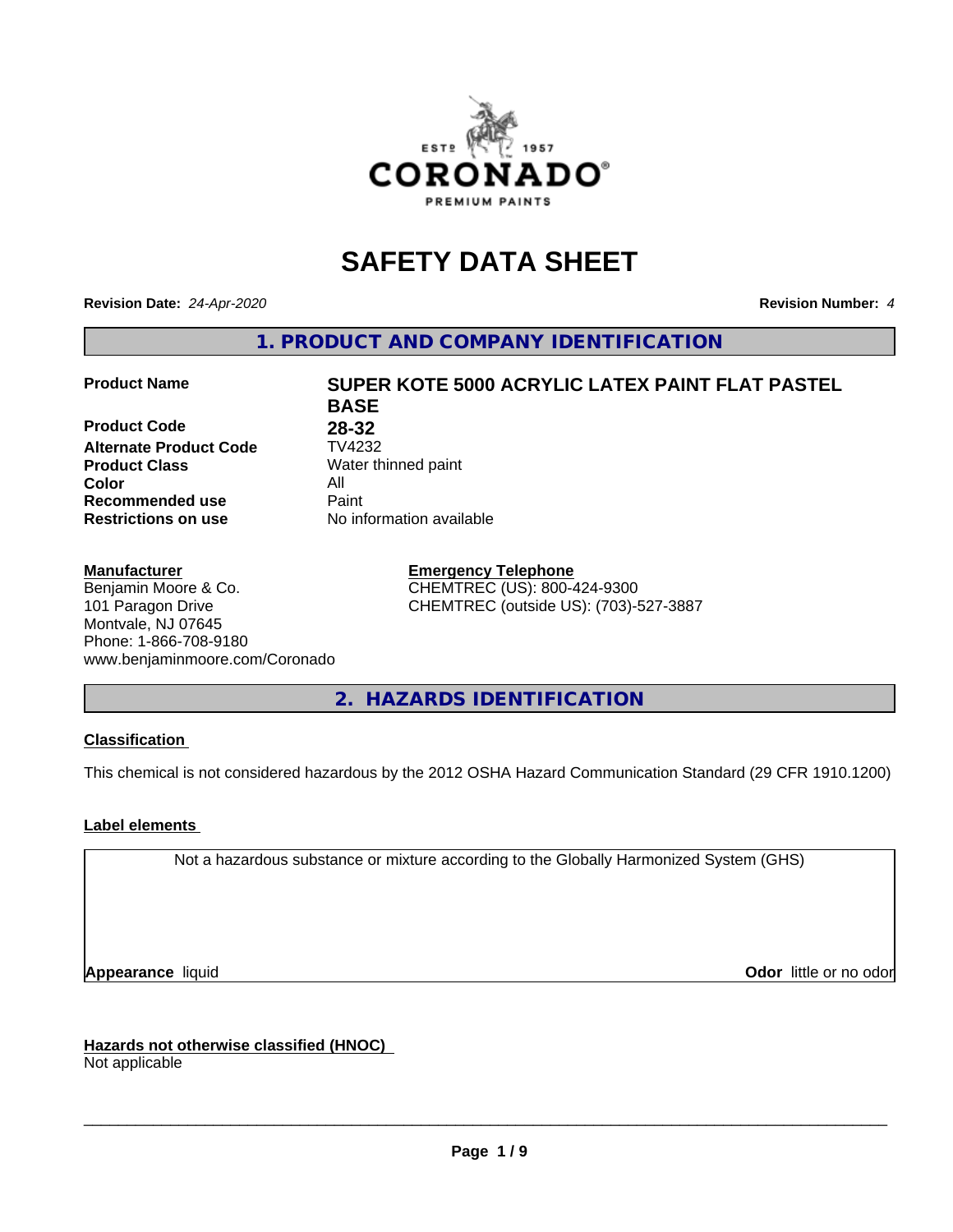#### **Other information**

No information available

#### **3. COMPOSITION INFORMATION ON COMPONENTS**

\_\_\_\_\_\_\_\_\_\_\_\_\_\_\_\_\_\_\_\_\_\_\_\_\_\_\_\_\_\_\_\_\_\_\_\_\_\_\_\_\_\_\_\_\_\_\_\_\_\_\_\_\_\_\_\_\_\_\_\_\_\_\_\_\_\_\_\_\_\_\_\_\_\_\_\_\_\_\_\_\_\_\_\_\_\_\_\_\_\_\_\_\_

| Chemical name    | <b>CAS No.</b> | Weight-%  |
|------------------|----------------|-----------|
| Limestone        | 1317-65-3      | $15 - 20$ |
| Kaolin, calcined | 92704-41-1     | $10 - 15$ |
| Titanium dioxide | 13463-67-7     | $10 - 15$ |
| Propylene glycol | 57-55-6        | - 5       |

|                                                  | 4. FIRST AID MEASURES                                                                                    |
|--------------------------------------------------|----------------------------------------------------------------------------------------------------------|
| <b>General Advice</b>                            | No hazards which require special first aid measures.                                                     |
| <b>Eye Contact</b>                               | Rinse thoroughly with plenty of water for at least 15 minutes and consult a<br>physician.                |
| <b>Skin Contact</b>                              | Wash off immediately with soap and plenty of water while removing all<br>contaminated clothes and shoes. |
| <b>Inhalation</b>                                | Move to fresh air. If symptoms persist, call a physician.                                                |
| Ingestion                                        | Clean mouth with water and afterwards drink plenty of water. Consult a physician<br>if necessary.        |
| <b>Most Important</b><br><b>Symptoms/Effects</b> | None known.                                                                                              |
| <b>Notes To Physician</b>                        | Treat symptomatically.                                                                                   |

**5. FIRE-FIGHTING MEASURES**

| <b>Suitable Extinguishing Media</b>                             | Use extinguishing measures that are appropriate to local<br>circumstances and the surrounding environment.                                   |
|-----------------------------------------------------------------|----------------------------------------------------------------------------------------------------------------------------------------------|
| Protective equipment and precautions for firefighters           | As in any fire, wear self-contained breathing apparatus<br>pressure-demand, MSHA/NIOSH (approved or equivalent)<br>and full protective gear. |
| <b>Specific Hazards Arising From The Chemical</b>               | Closed containers may rupture if exposed to fire or<br>extreme heat.                                                                         |
| Sensitivity to mechanical impact                                | No.                                                                                                                                          |
| Sensitivity to static discharge                                 | No.                                                                                                                                          |
| <b>Flash Point Data</b><br>Flash point (°F)<br>Flash Point (°C) | Not applicable<br>Not applicable                                                                                                             |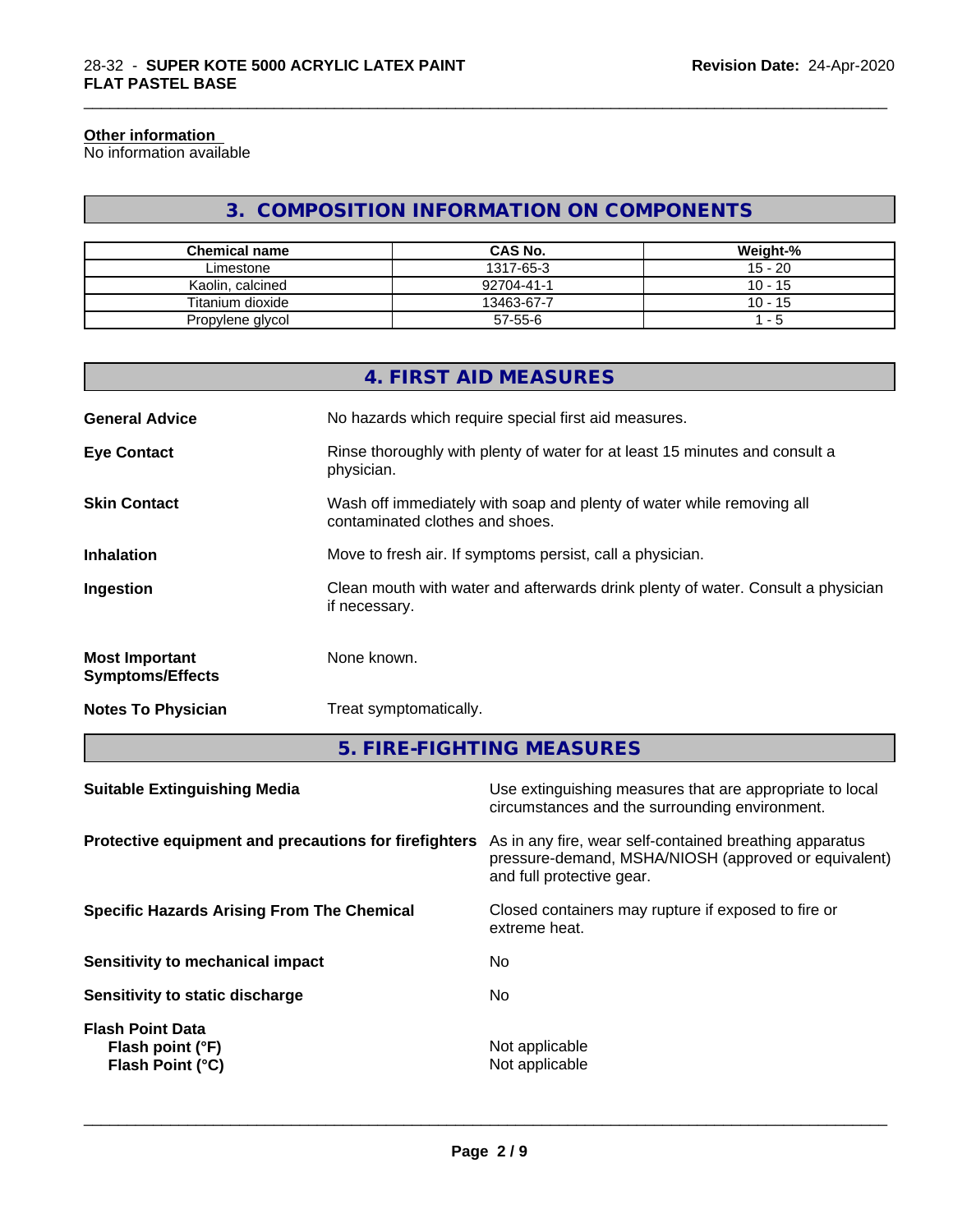#### 28-32 - **SUPER KOTE 5000 ACRYLIC LATEX PAINT FLAT PASTEL BASE**

| <b>NFPA</b>                       | Health: 1                                                     | <b>Flammability: 0</b> | <b>Instability: 0</b>            | <b>Special: Not Applicable</b> |  |
|-----------------------------------|---------------------------------------------------------------|------------------------|----------------------------------|--------------------------------|--|
|                                   | Lower flammability limit:<br><b>Upper flammability limit:</b> |                        | Not applicable<br>Not applicable |                                |  |
| <b>Flammability Limits In Air</b> |                                                               |                        |                                  |                                |  |
| <b>Method</b>                     |                                                               |                        | Not applicable                   |                                |  |

- 0 Not Hazardous
- 1 Slightly
- 2 Moderate
- 3 High
- 4 Severe

*The ratings assigned are only suggested ratings, the contractor/employer has ultimate responsibilities for NFPA ratings where this system is used.*

*Additional information regarding the NFPA rating system is available from the National Fire Protection Agency (NFPA) at www.nfpa.org.*

#### **6. ACCIDENTAL RELEASE MEASURES**

| <b>Personal Precautions</b>      | Avoid contact with skin, eyes and clothing. Ensure adequate ventilation.                                                                                                         |
|----------------------------------|----------------------------------------------------------------------------------------------------------------------------------------------------------------------------------|
| <b>Other Information</b>         | Prevent further leakage or spillage if safe to do so.                                                                                                                            |
| <b>Environmental precautions</b> | See Section 12 for additional Ecological Information.                                                                                                                            |
| <b>Methods for Cleaning Up</b>   | Soak up with inert absorbent material. Sweep up and shovel into suitable<br>containers for disposal.                                                                             |
|                                  | 7. HANDLING AND STORAGE                                                                                                                                                          |
| Handling                         | Avoid contact with skin, eyes and clothing. Avoid breathing vapors, spray mists or<br>sanding dust. In case of insufficient ventilation, wear suitable respiratory<br>equipment. |
| <b>Storage</b>                   | Keep container tightly closed. Keep out of the reach of children.                                                                                                                |
| <b>Incompatible Materials</b>    | No information available                                                                                                                                                         |
|                                  |                                                                                                                                                                                  |

#### **8. EXPOSURE CONTROLS/PERSONAL PROTECTION**

#### **Exposure Limits**

| <b>Chemical name</b> | <b>ACGIH TLV</b>         | <b>OSHA PEL</b>            |
|----------------------|--------------------------|----------------------------|
| Limestone            | N/E                      | 15 mg/m <sup>3</sup> - TWA |
|                      |                          | $5 \text{ ma/m}^3$ - TWA   |
| Titanium dioxide     | TWA: $10 \text{ mg/m}^3$ | $15 \text{ mg/m}^3$ - TWA  |

#### **Legend**

ACGIH - American Conference of Governmental Industrial Hygienists Exposure Limits OSHA - Occupational Safety & Health Administration Exposure Limits N/E - Not Established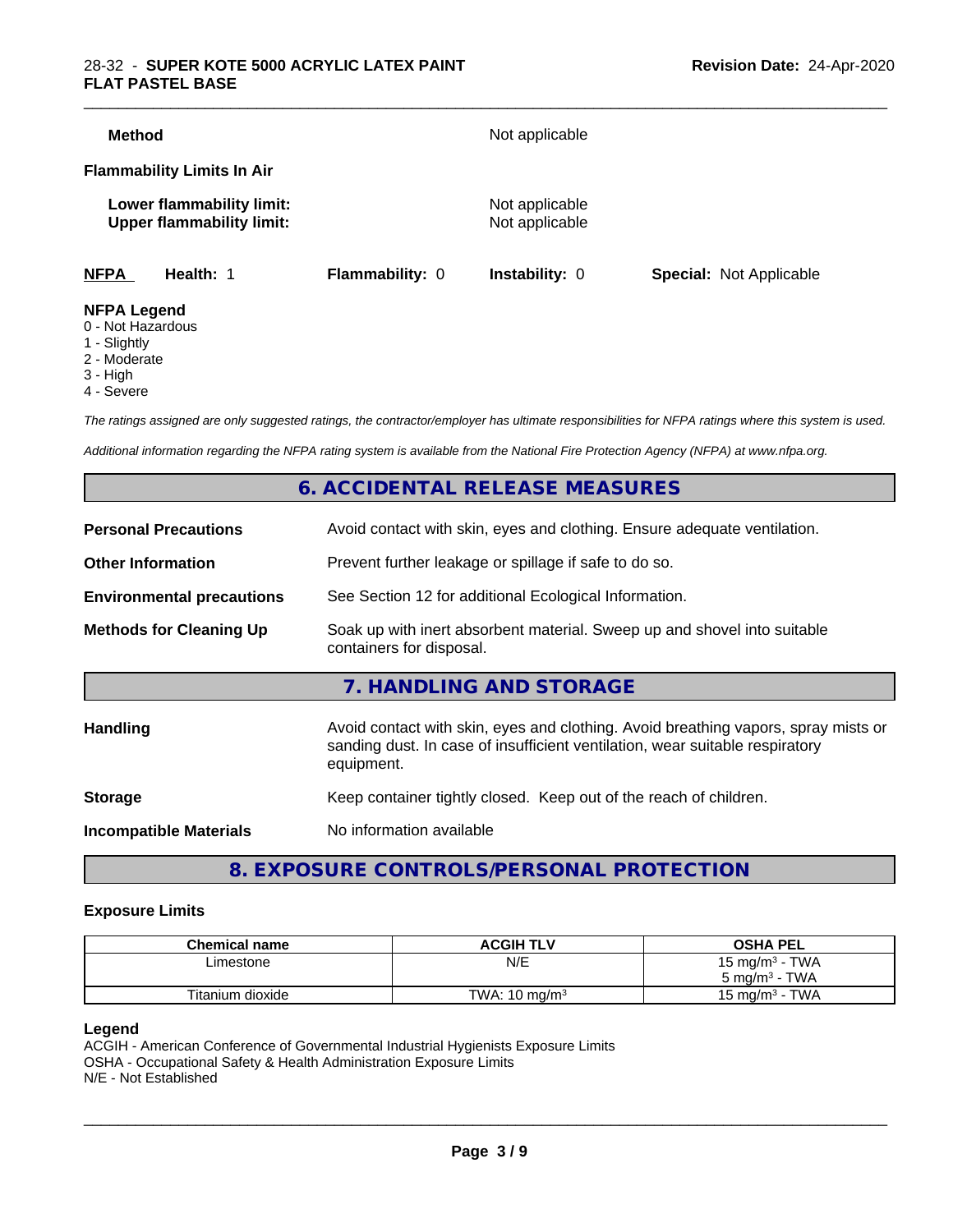| <b>Engineering Measures</b>          | Ensure adequate ventilation, especially in confined areas.                                                                          |
|--------------------------------------|-------------------------------------------------------------------------------------------------------------------------------------|
| <b>Personal Protective Equipment</b> |                                                                                                                                     |
| <b>Eye/Face Protection</b>           | Safety glasses with side-shields.                                                                                                   |
| <b>Skin Protection</b>               | Protective gloves and impervious clothing.                                                                                          |
| <b>Respiratory Protection</b>        | In case of insufficient ventilation wear suitable respiratory equipment.                                                            |
| <b>Hygiene Measures</b>              | Avoid contact with skin, eyes and clothing. Remove and wash contaminated<br>clothing before re-use. Wash thoroughly after handling. |

**9. PHYSICAL AND CHEMICAL PROPERTIES**

\_\_\_\_\_\_\_\_\_\_\_\_\_\_\_\_\_\_\_\_\_\_\_\_\_\_\_\_\_\_\_\_\_\_\_\_\_\_\_\_\_\_\_\_\_\_\_\_\_\_\_\_\_\_\_\_\_\_\_\_\_\_\_\_\_\_\_\_\_\_\_\_\_\_\_\_\_\_\_\_\_\_\_\_\_\_\_\_\_\_\_\_\_

| Appearance                           | liquid                   |
|--------------------------------------|--------------------------|
| Odor                                 | little or no odor        |
| <b>Odor Threshold</b>                | No information available |
| Density (Ibs/gal)                    | $11.4 - 11.8$            |
| <b>Specific Gravity</b>              | $1.39 - 1.41$            |
| pH                                   | No information available |
| <b>Viscosity (cps)</b>               | No information available |
| Solubility(ies)                      | No information available |
| <b>Water solubility</b>              | No information available |
| <b>Evaporation Rate</b>              | No information available |
| Vapor pressure                       | No information available |
| <b>Vapor density</b>                 | No information available |
| Wt. % Solids                         | $50 - 60$                |
| Vol. % Solids                        | $30 - 40$                |
| Wt. % Volatiles                      | $40 - 50$                |
| <b>Vol. % Volatiles</b>              | $60 - 70$                |
| <b>VOC Regulatory Limit (g/L)</b>    | < 50                     |
| <b>Boiling Point (°F)</b>            | 212                      |
| <b>Boiling Point (°C)</b>            | 100                      |
| Freezing point (°F)                  | 32                       |
| <b>Freezing Point (°C)</b>           | 0                        |
| Flash point (°F)                     | Not applicable           |
| Flash Point (°C)                     | Not applicable           |
| <b>Method</b>                        | Not applicable           |
| <b>Flammability (solid, gas)</b>     | Not applicable           |
| <b>Upper flammability limit:</b>     | Not applicable           |
| Lower flammability limit:            | Not applicable           |
| <b>Autoignition Temperature (°F)</b> | No information available |
| <b>Autoignition Temperature (°C)</b> | No information available |
| Decomposition Temperature (°F)       | No information available |
| Decomposition Temperature (°C)       | No information available |
| <b>Partition coefficient</b>         | No information available |

### **10. STABILITY AND REACTIVITY**

**Reactivity Not Applicable** Not Applicable

**Chemical Stability Chemical Stability** Stable under normal conditions.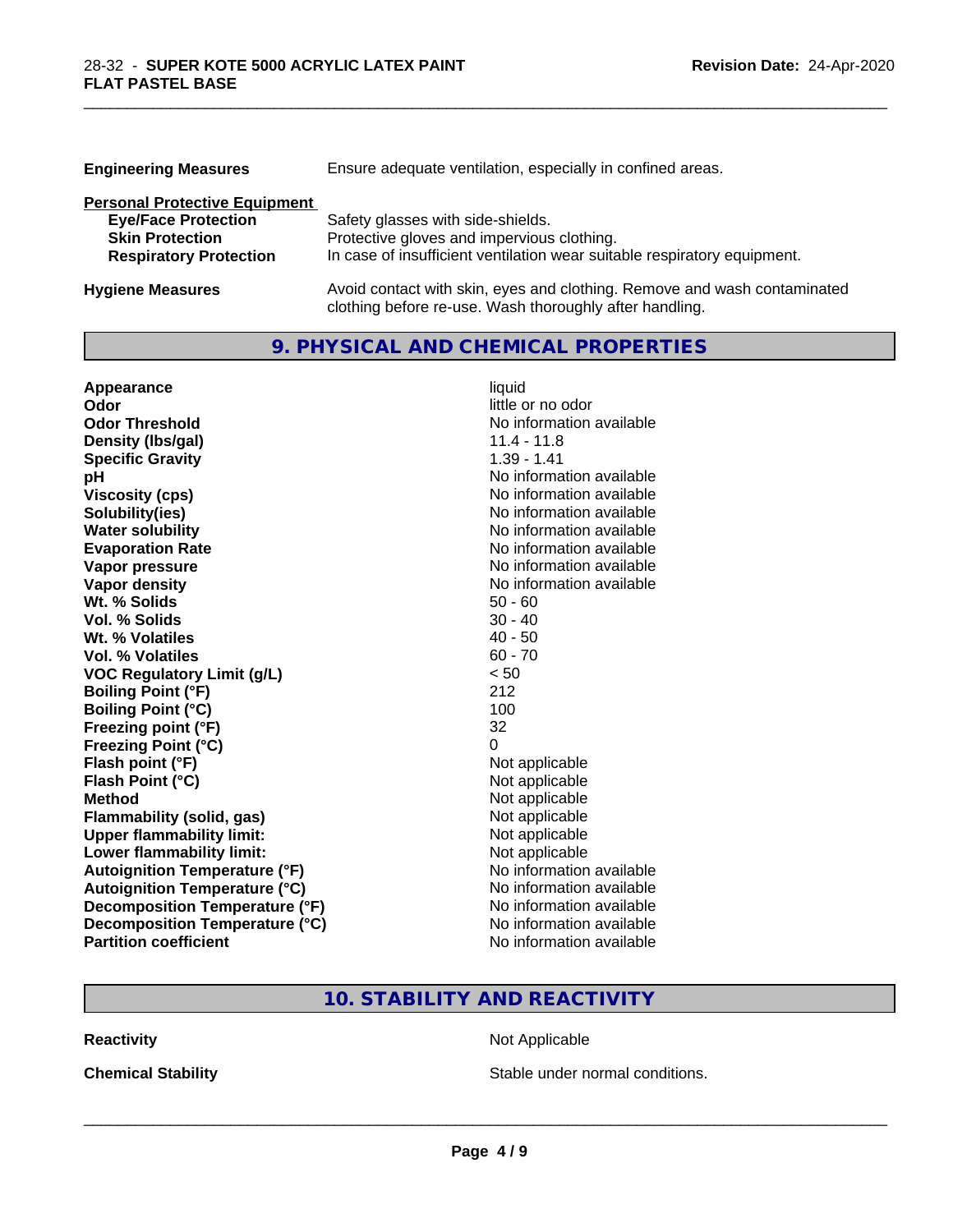| <b>Conditions to avoid</b>                                                                                                                                                                                                                                                                                                                                                                                              |                                                                                                                                                                                                                                                                                                                                                                                                          | Prevent from freezing.                                                                                                                                               |                 |  |
|-------------------------------------------------------------------------------------------------------------------------------------------------------------------------------------------------------------------------------------------------------------------------------------------------------------------------------------------------------------------------------------------------------------------------|----------------------------------------------------------------------------------------------------------------------------------------------------------------------------------------------------------------------------------------------------------------------------------------------------------------------------------------------------------------------------------------------------------|----------------------------------------------------------------------------------------------------------------------------------------------------------------------|-----------------|--|
| <b>Incompatible Materials</b><br><b>Hazardous Decomposition Products</b><br><b>Possibility of hazardous reactions</b>                                                                                                                                                                                                                                                                                                   |                                                                                                                                                                                                                                                                                                                                                                                                          | No materials to be especially mentioned.                                                                                                                             |                 |  |
|                                                                                                                                                                                                                                                                                                                                                                                                                         |                                                                                                                                                                                                                                                                                                                                                                                                          | None under normal use.                                                                                                                                               |                 |  |
|                                                                                                                                                                                                                                                                                                                                                                                                                         |                                                                                                                                                                                                                                                                                                                                                                                                          | None under normal conditions of use.                                                                                                                                 |                 |  |
|                                                                                                                                                                                                                                                                                                                                                                                                                         |                                                                                                                                                                                                                                                                                                                                                                                                          | 11. TOXICOLOGICAL INFORMATION                                                                                                                                        |                 |  |
| <b>Product Information</b>                                                                                                                                                                                                                                                                                                                                                                                              |                                                                                                                                                                                                                                                                                                                                                                                                          |                                                                                                                                                                      |                 |  |
| Information on likely routes of exposure                                                                                                                                                                                                                                                                                                                                                                                |                                                                                                                                                                                                                                                                                                                                                                                                          |                                                                                                                                                                      |                 |  |
| <b>Principal Routes of Exposure</b>                                                                                                                                                                                                                                                                                                                                                                                     | Eye contact, skin contact and inhalation.                                                                                                                                                                                                                                                                                                                                                                |                                                                                                                                                                      |                 |  |
| <b>Acute Toxicity</b>                                                                                                                                                                                                                                                                                                                                                                                                   |                                                                                                                                                                                                                                                                                                                                                                                                          |                                                                                                                                                                      |                 |  |
| <b>Product Information</b>                                                                                                                                                                                                                                                                                                                                                                                              | No information available                                                                                                                                                                                                                                                                                                                                                                                 |                                                                                                                                                                      |                 |  |
| Symptoms related to the physical, chemical and toxicological characteristics                                                                                                                                                                                                                                                                                                                                            |                                                                                                                                                                                                                                                                                                                                                                                                          |                                                                                                                                                                      |                 |  |
| <b>Symptoms</b>                                                                                                                                                                                                                                                                                                                                                                                                         |                                                                                                                                                                                                                                                                                                                                                                                                          | No information available                                                                                                                                             |                 |  |
| Delayed and immediate effects as well as chronic effects from short and long-term exposure                                                                                                                                                                                                                                                                                                                              |                                                                                                                                                                                                                                                                                                                                                                                                          |                                                                                                                                                                      |                 |  |
| Eye contact<br><b>Skin contact</b><br><b>Inhalation</b><br>Ingestion<br><b>Sensitization</b><br><b>Neurological Effects</b><br><b>Mutagenic Effects</b><br><b>Reproductive Effects</b><br><b>Developmental Effects</b><br><b>Target organ effects</b><br><b>STOT - single exposure</b><br><b>STOT - repeated exposure</b><br>Other adverse effects<br><b>Aspiration Hazard</b><br><b>Numerical measures of toxicity</b> | May cause slight irritation.<br>skin and cause irritation.<br>May cause irritation of respiratory tract.<br>No information available<br>No information available.<br>No information available.<br>No information available.<br>No information available.<br>No information available.<br>No information available.<br>No information available.<br>No information available.<br>No information available | Substance may cause slight skin irritation. Prolonged or repeated contact may dry<br>Ingestion may cause gastrointestinal irritation, nausea, vomiting and diarrhea. |                 |  |
| The following values are calculated based on chapter 3.1 of the GHS document                                                                                                                                                                                                                                                                                                                                            |                                                                                                                                                                                                                                                                                                                                                                                                          |                                                                                                                                                                      |                 |  |
| <b>ATEmix (oral)</b><br><b>ATEmix (dermal)</b>                                                                                                                                                                                                                                                                                                                                                                          | 12559 mg/kg<br>1861298 mg/kg                                                                                                                                                                                                                                                                                                                                                                             |                                                                                                                                                                      |                 |  |
| <b>Component Information</b>                                                                                                                                                                                                                                                                                                                                                                                            |                                                                                                                                                                                                                                                                                                                                                                                                          |                                                                                                                                                                      |                 |  |
| Chemical name                                                                                                                                                                                                                                                                                                                                                                                                           | Oral LD50                                                                                                                                                                                                                                                                                                                                                                                                | Dermal LD50                                                                                                                                                          | Inhalation LC50 |  |
| Kaolin, calcined<br>92704-41-1                                                                                                                                                                                                                                                                                                                                                                                          | > 2000 mg/kg (Rat)                                                                                                                                                                                                                                                                                                                                                                                       |                                                                                                                                                                      |                 |  |

\_\_\_\_\_\_\_\_\_\_\_\_\_\_\_\_\_\_\_\_\_\_\_\_\_\_\_\_\_\_\_\_\_\_\_\_\_\_\_\_\_\_\_\_\_\_\_\_\_\_\_\_\_\_\_\_\_\_\_\_\_\_\_\_\_\_\_\_\_\_\_\_\_\_\_\_\_\_\_\_\_\_\_\_\_\_\_\_\_\_\_\_\_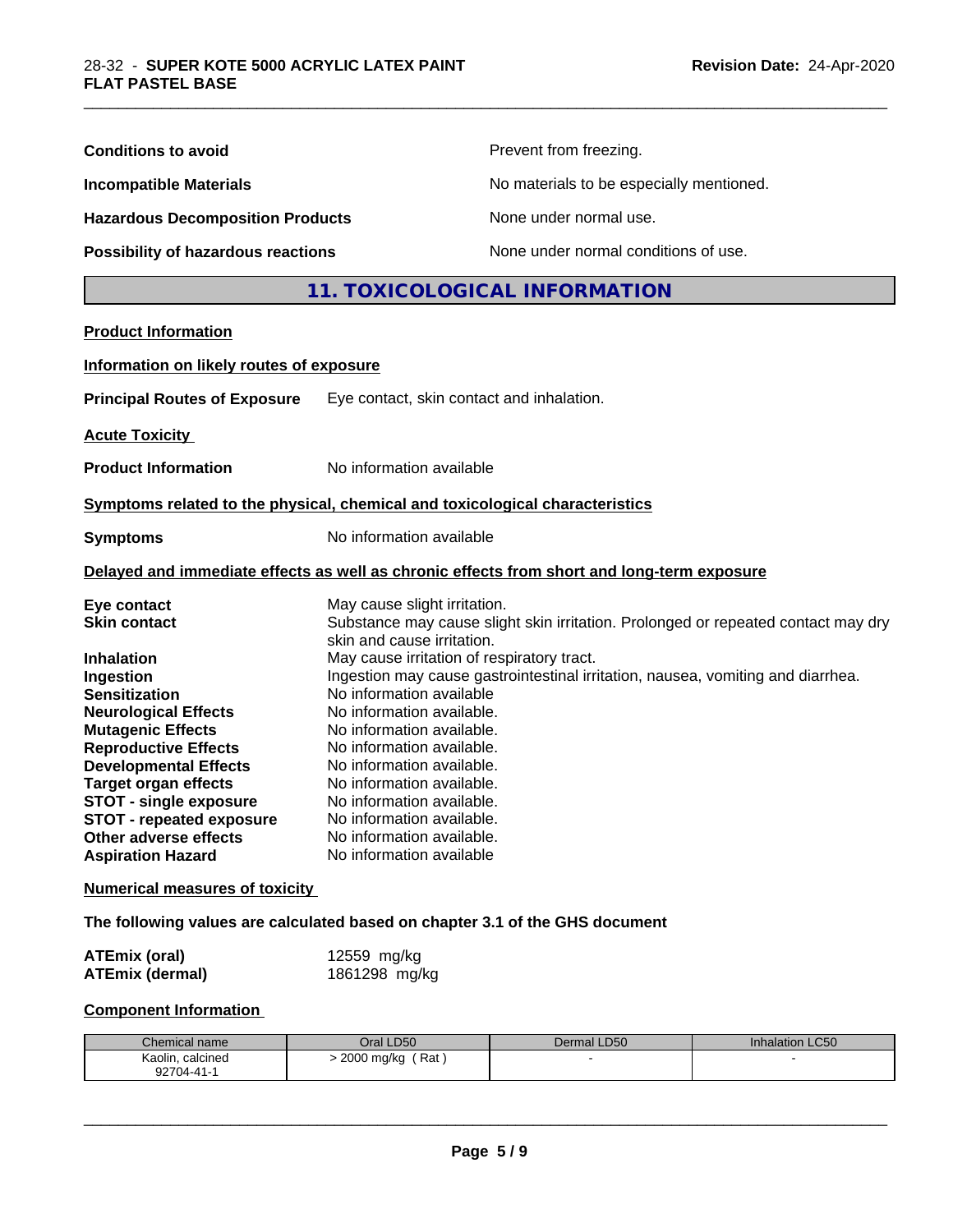| Titanium dioxide<br>13463-67-7 | 10000 mg/kg (Rat) |                          |  |
|--------------------------------|-------------------|--------------------------|--|
| Propylene glycol<br>57-55-6    | $= 20$ g/kg (Rat) | $= 20800$ mg/kg (Rabbit) |  |

\_\_\_\_\_\_\_\_\_\_\_\_\_\_\_\_\_\_\_\_\_\_\_\_\_\_\_\_\_\_\_\_\_\_\_\_\_\_\_\_\_\_\_\_\_\_\_\_\_\_\_\_\_\_\_\_\_\_\_\_\_\_\_\_\_\_\_\_\_\_\_\_\_\_\_\_\_\_\_\_\_\_\_\_\_\_\_\_\_\_\_\_\_

#### **Chronic Toxicity**

#### **Carcinogenicity**

*The information below indicateswhether each agency has listed any ingredient as a carcinogen:.*

| <b>Chemical name</b>             | <b>IARC</b>          | <b>NTP</b> | OSHA   |
|----------------------------------|----------------------|------------|--------|
|                                  | Possible Human<br>2B |            | Listed |
| $\mathbf{r}$<br>Fitanium dioxide | Carcinogen           |            |        |

• Although IARC has classified titanium dioxide as possibly carcinogenic to humans (2B), their summary concludes: "No significant exposure to titanium dioxide is thought to occur during the use of products in which titanium dioxide is bound to other materials, such as paint."

#### **Legend**

IARC - International Agency for Research on Cancer NTP - National Toxicity Program OSHA - Occupational Safety & Health Administration

**12. ECOLOGICAL INFORMATION**

#### **Ecotoxicity Effects**

The environmental impact of this product has not been fully investigated.

#### **Product Information**

#### **Acute Toxicity to Fish**

No information available

#### **Acute Toxicity to Aquatic Invertebrates**

No information available

#### **Acute Toxicity to Aquatic Plants**

No information available

#### **Persistence / Degradability**

No information available.

#### **Bioaccumulation**

No information available.

#### **Mobility in Environmental Media**

No information available.

#### **Ozone**

No information available

#### **Component Information**

#### **Acute Toxicity to Fish**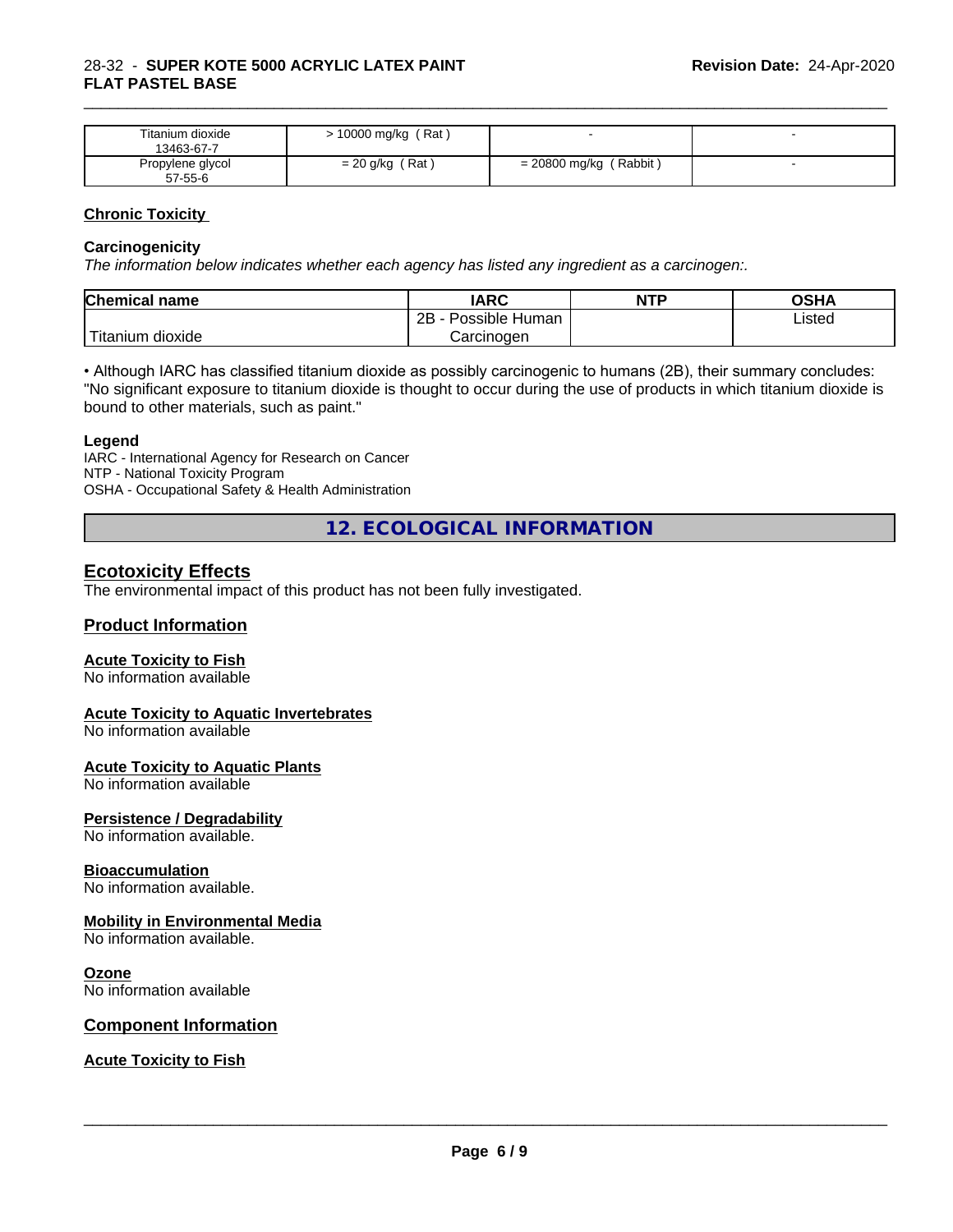#### Titanium dioxide

 $LC50:$  > 1000 mg/L (Fathead Minnow - 96 hr.) Propylene glycol LC50: 710 mg/L (Fathead Minnow - 96 hr.)

#### **Acute Toxicity to Aquatic Invertebrates**

Propylene glycol EC50: > 10000 mg/L (Daphnia magna - 24 hr.)

#### **Acute Toxicity to Aquatic Plants**

No information available

|                              | 13. DISPOSAL CONSIDERATIONS                                                                                                                                                                                               |
|------------------------------|---------------------------------------------------------------------------------------------------------------------------------------------------------------------------------------------------------------------------|
| <b>Waste Disposal Method</b> | Dispose of in accordance with federal, state, and local regulations. Local<br>requirements may vary, consult your sanitation department or state-designated<br>environmental protection agency for more disposal options. |
|                              | 14. TRANSPORT INFORMATION                                                                                                                                                                                                 |
| <b>DOT</b>                   | Not regulated                                                                                                                                                                                                             |
| <b>ICAO/IATA</b>             | Not regulated                                                                                                                                                                                                             |
| <b>IMDG/IMO</b>              | Not regulated                                                                                                                                                                                                             |
|                              | <b>15. REGULATORY INFORMATION</b>                                                                                                                                                                                         |

\_\_\_\_\_\_\_\_\_\_\_\_\_\_\_\_\_\_\_\_\_\_\_\_\_\_\_\_\_\_\_\_\_\_\_\_\_\_\_\_\_\_\_\_\_\_\_\_\_\_\_\_\_\_\_\_\_\_\_\_\_\_\_\_\_\_\_\_\_\_\_\_\_\_\_\_\_\_\_\_\_\_\_\_\_\_\_\_\_\_\_\_\_

#### **International Inventories**

| <b>TSCA: United States</b> | Yes - All components are listed or exempt. |
|----------------------------|--------------------------------------------|
| <b>DSL: Canada</b>         | Yes - All components are listed or exempt. |

#### **Federal Regulations**

| Nο |  |
|----|--|
| No |  |
| No |  |
| No |  |
| Nο |  |
|    |  |

#### **SARA 313**

Section 313 of Title III of the Superfund Amendments and Reauthorization Act of 1986 (SARA). This product contains a chemical or chemicals which are subject to the reporting requirements of the Act and Title 40 of the Code of Federal Regulations, Part 372: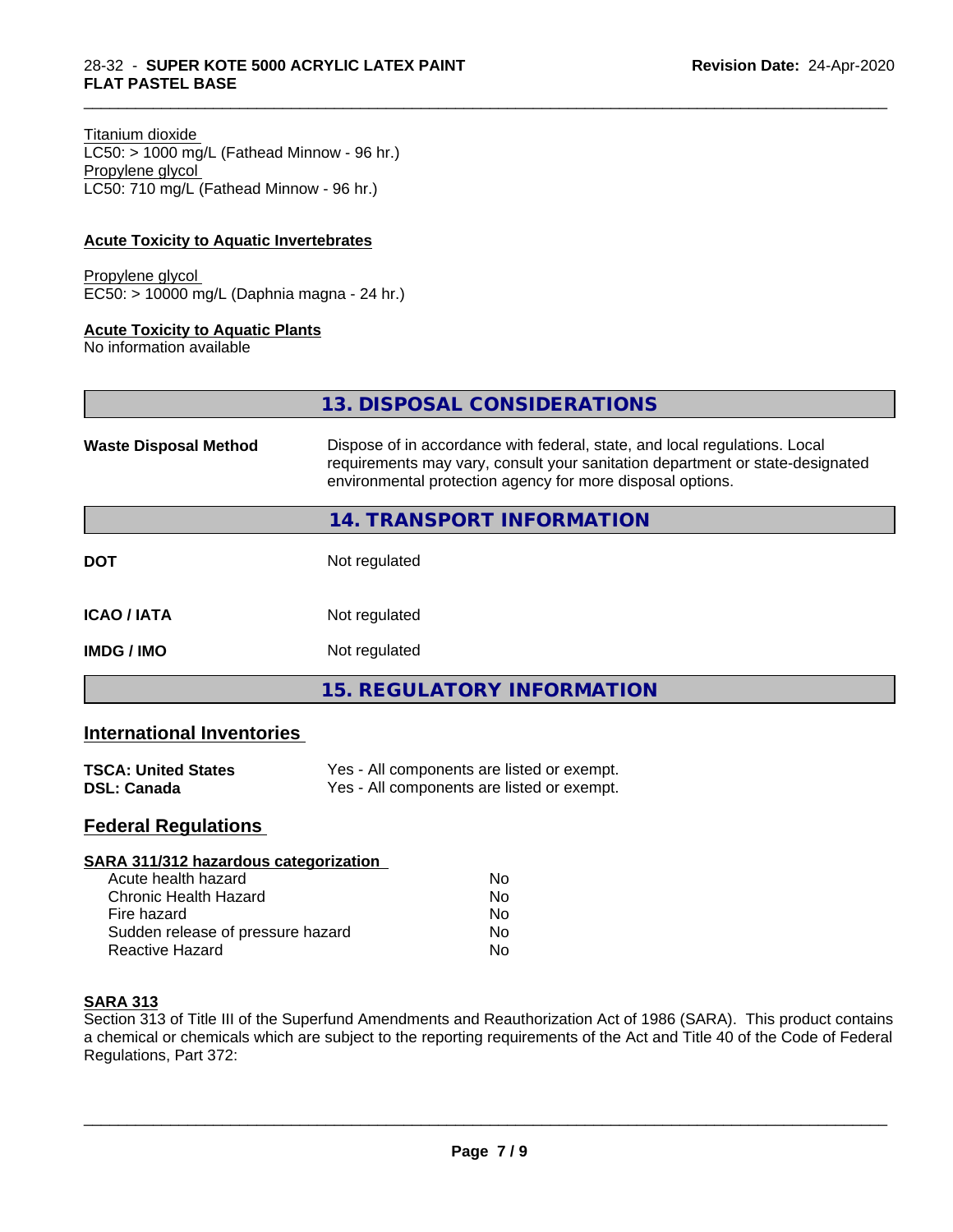#### *None*

#### **Clean Air Act,Section 112 Hazardous Air Pollutants (HAPs) (see 40 CFR 61)** This product contains the following HAPs:

*None*

#### **US State Regulations**

#### **California Proposition 65**

**AN** WARNING: Cancer and Reproductive Harm– www.P65warnings.ca.gov

#### **State Right-to-Know**

| Chemical<br>name     | - -<br><b>AUILIDELLO</b> | Jersev<br>Nev ' | svivania |
|----------------------|--------------------------|-----------------|----------|
| Limestone            |                          |                 |          |
| dioxide<br>I itanıum |                          |                 |          |

\_\_\_\_\_\_\_\_\_\_\_\_\_\_\_\_\_\_\_\_\_\_\_\_\_\_\_\_\_\_\_\_\_\_\_\_\_\_\_\_\_\_\_\_\_\_\_\_\_\_\_\_\_\_\_\_\_\_\_\_\_\_\_\_\_\_\_\_\_\_\_\_\_\_\_\_\_\_\_\_\_\_\_\_\_\_\_\_\_\_\_\_\_

#### **Legend**

X - Listed

#### **16. OTHER INFORMATION**

| HMIS | <b>Health: 1</b> | <b>Flammability: 0</b> | <b>Reactivity: 0</b> | PPE: - |
|------|------------------|------------------------|----------------------|--------|
|      |                  |                        |                      |        |

#### **HMIS Legend**

- 0 Minimal Hazard
- 1 Slight Hazard
- 2 Moderate Hazard
- 3 Serious Hazard
- 4 Severe Hazard
- \* Chronic Hazard
- X Consult your supervisor or S.O.P. for "Special" handling instructions.

*Note: The PPE rating has intentionally been left blank. Choose appropriate PPE that will protect employees from the hazards the material will present under the actual normal conditions of use.*

*Caution: HMISÒ ratings are based on a 0-4 rating scale, with 0 representing minimal hazards or risks, and 4 representing significant hazards or risks. Although HMISÒ ratings are not required on MSDSs under 29 CFR 1910.1200, the preparer, has chosen to provide them. HMISÒ ratings are to be used only in conjunction with a fully implemented HMISÒ program by workers who have received appropriate HMISÒ training. HMISÒ is a registered trade and service mark of the NPCA. HMISÒ materials may be purchased exclusively from J. J. Keller (800) 327-6868.*

 **WARNING!** If you scrape, sand, or remove old paint, you may release lead dust. LEAD IS TOXIC. EXPOSURE TO LEAD DUST CAN CAUSE SERIOUS ILLNESS, SUCH AS BRAIN DAMAGE, ESPECIALLY IN CHILDREN. PREGNANT WOMEN SHOULD ALSO AVOID EXPOSURE.Wear a NIOSH approved respirator to control lead exposure. Clean up carefully with a HEPA vacuum and a wet mop. Before you start, find out how to protect yourself and your family by contacting the National Lead Information Hotline at 1-800-424-LEAD or log on to www.epa.gov/lead.